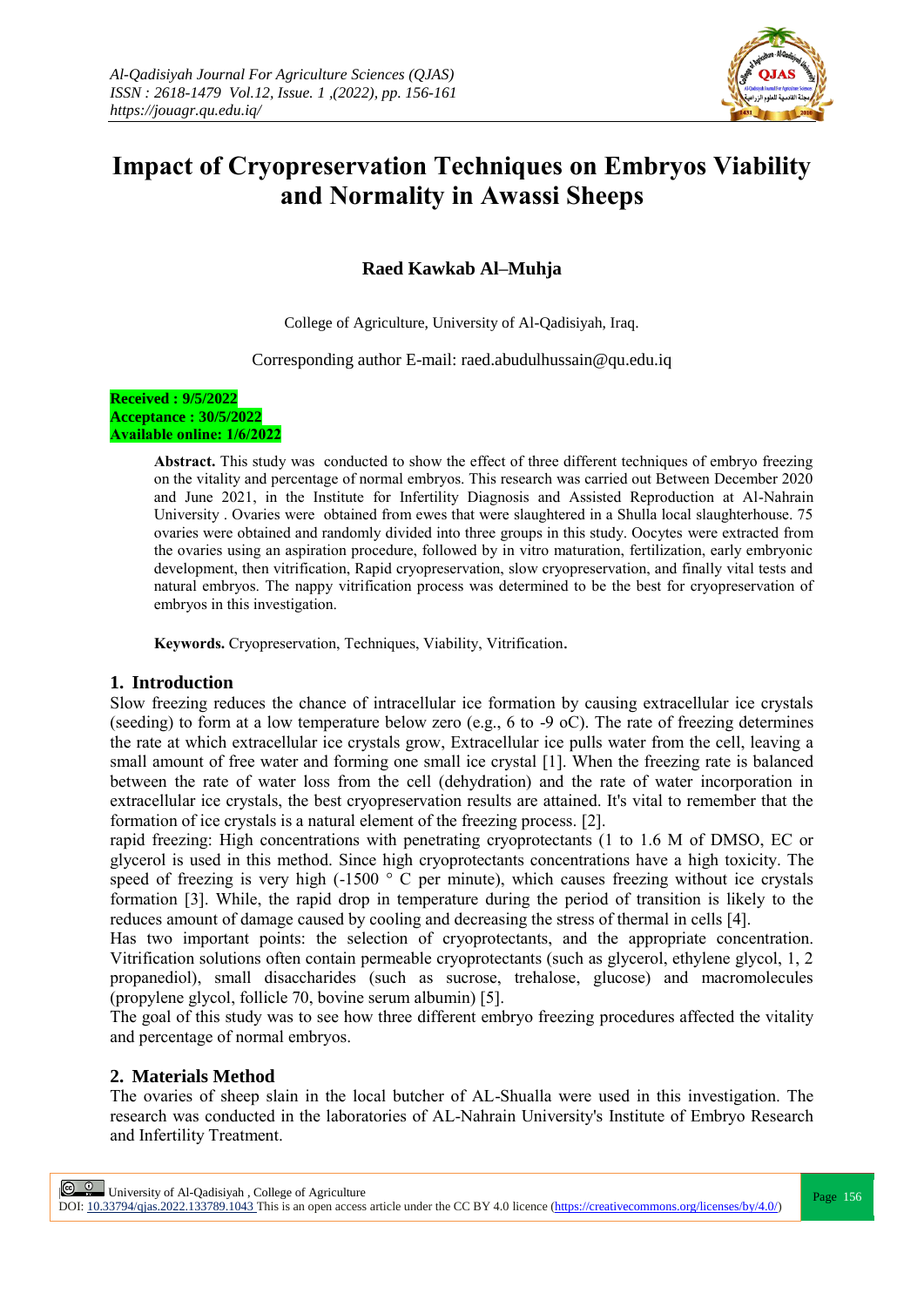

*2.1. Solution Preparation for Vitrification and Thawing*

SMART medium was used in the equilibration solutions (ES), containing 10% bovine Serum Albumin (BSA) with7.5% (v/v) from glycerol with 0.25M sucrose.

Vitrification solutions (VS) consist of SMART medium containing 10% bovine Serum Albumin (BSA) with 15% (v/v) from glycerol with 0.5M sucrose.

Sucrose-containing thawing solutions (TS) were made at three concentrations (0.5M/l, 0.25M/l and zero M/l) and mixed with 10% BSA-containing CM. With a few tweaks, these solutions were created in accordance with [6,7].

### *2.2. Solution Preparation for Rapid Cryopreservation*

Equilibration solutions (ES) containing 7.5 percent (v/v) glycerol and 7.5 percent (v/v) EG were made by adding the appropriate volume of CPA to culture medium containing 10% BSA. 15 percent  $(v/v)$ EG and 15 percent  $(v/v)$  glycerol In quick cryopreservation solutions, they were added to CM supplemented with 10% BSA..

*2.3. Solutions for Defrosting*

Solution 1: 0.5 M sucrose in SMART medium Solution 2: 0.25 M sucrose in SMART medium Solution 3: As a washing solution, use SMART medium..

#### *2.4.Preparation of Slow Cryopreservation Solution*

The slow cryopreservation solution was prepared by adding  $7.5\%$  (v/v) of glycerol to the culture medium.

*2.5.Preparation of Trypan Blue Dye* Trypan blue is the stain according to method [8].

#### *2.6.Collection of Ovaries*

A local abattoir in Baghdad provided the sheep ovaries (Al shullah). Following protocol, both ovaries of each animal were taken immediately after slaughter and placed in glass tubes containing normal saline solution (0.85 percent NaCl). according to technique [9].

#### *2.7.Oocytes Collection*

Aoocytes were collected from the ovaries using the aspiration technique [10].

#### *2.8.In Vitro Maturation*

About 5-10 oocytes per droplet (1mL) from culture SMART with PMSG (10 IU/mL), estradiol (1g/mL), and hCG (5 IU/mL) were cultured on a four-well Petri dish and covered with liquid paraffin and incubated for about 24 h in a CO2 incubator (5 % CO2) at 38.5°C with high relative humidity  $(100\%)\,[11]$ .

#### *2.9.In Vitro Fertilization Technique*

Before being put to 4-well culture plates (5-10 oocytes/well) with 1mL of fertilization SMART media and motile spermatozoa (5104 sperm/oocyte), mature oocytes were washed twice in fertilization medium. Sperm and oocytes were incubated at 37°C for 24 hours after being coated with liquid paraffin in a humidified atmosphere containing 5% CO2 and 95% humidity (CO2 incubator) [12].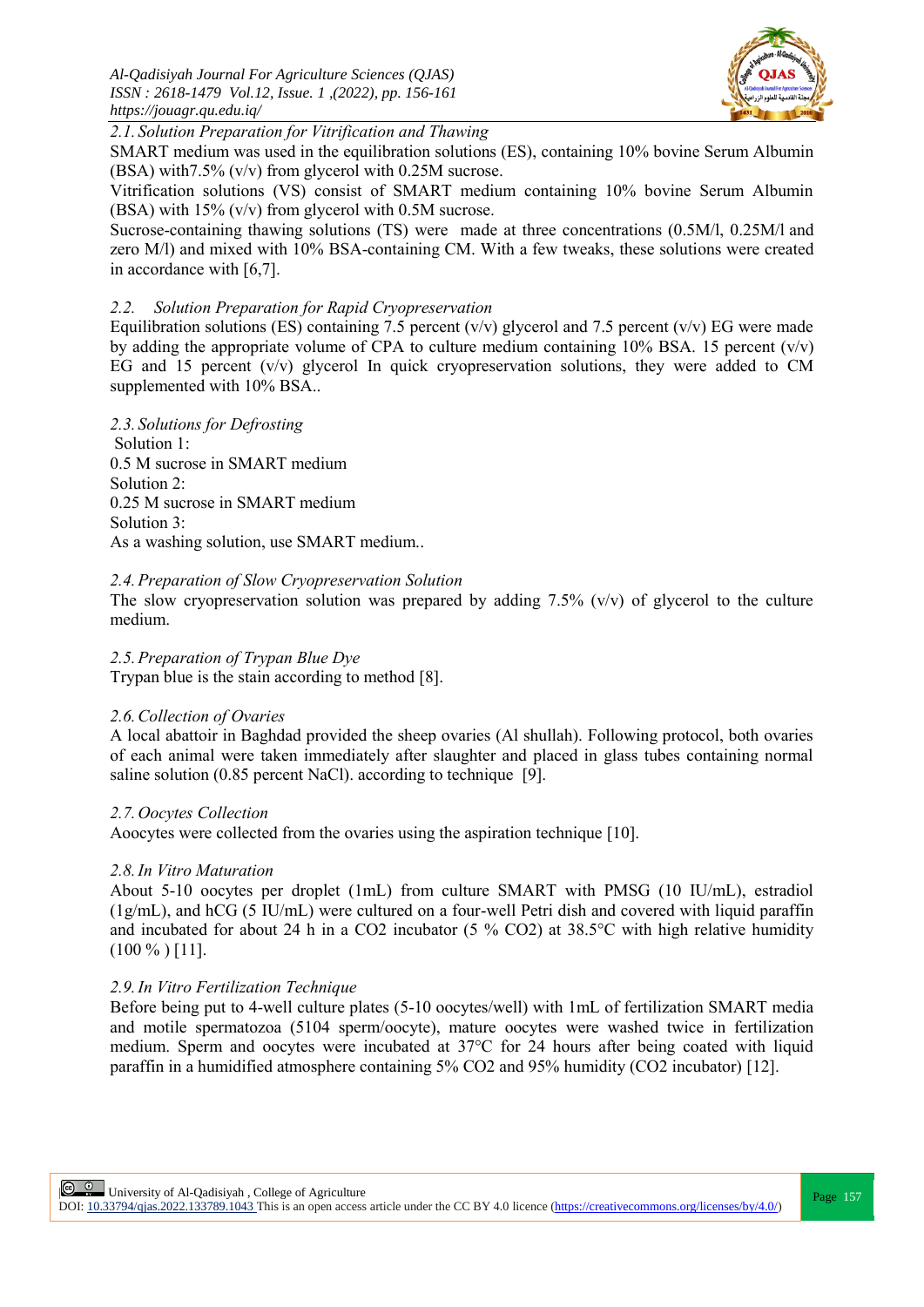

## *2.10. In Vitro Early Embryonic Development*

Embryos were washed three times with SMART media SMART and cultured in 1mL of semi medium on 4-well culture plates (5zygotes/well) and covered with liquid paraffin for 24 hours at 37°C in a moist atmosphere of 5% CO2 and 95% humidity in a CO2 incubator [12].

# *2.11. Vitrification and Thawing*

The vitrification process was carried out by immersing the embryos in a drop of equilibrium solution for 3 minutes, then transferred to a drop of the vitrification solution for one minute, then the embryo was carried on the modified cryotop with as little vitrification solution as possible, then the cryotop was immersed in liquid nitrogen. As for thawing, it is done by dropping the embryos with a drop of soluble solutions for a minute drop for each of the solutions.

## *2.12. Rapid Cryopreservation and Thawing*

The rabid cryopreservation process was carried out by immersing the embryos in a drop of equilibrium solution for 3 minutes, then transferred to a drop of Rabid cryopreservation solution for one minute, then the embryo was carried on the cryovial with 0.25 ml from Rabid cryopreservation solution, then the cryovials was immersed in liquid nitrogen. As for thawing, it is done by dropping the embryos with a drop of soluble solutions for a one minute drop for each of the solutions.

# *2.13. Slow Cryopreservation and Thawing*

Slow cryopreservation was carried out by placing the embryos 1/4 ml of the slow freezing solution in a seminal tube, then placed in the refrigerator for 2 hours, then placed on liquid nitrogen vapor for five minutes, then immersed in liquid nitrogen. Thawing is done by shaking the tube in the incubator at a temperature of 37Cº for 30 minutes. Then the stalk is emptied into a petri dish and the embryos are washed using the culture medium.

# *2.14. Viability Test*

The viability test of the embryos was carried out using trypan blue dye by placing the embryos with a drop of trypan blue dye after three minutes. Embryos are examined under the inverted microscope. Embryos that are stained in dark blue color are dead, and those that do not have cytoplasmic staining are viable, and the results are recorded. [13].

## *2.15. Normal Morphology Test*

Normal morphology test The normal morphology was examined by examining the embryos under the inverted microscope and observing the external shape of the embryos in terms of regular cytoplasm granulation and the shape of the zona pellucida, regular, circular and unbroken, and the results were recorded as a percentage. [14].

## *2.16. Statistical Analysis*

Statistical analysis of the results was carried out using the chi-square test to compare between the transactions. The spss software was used.

# **3. Results and Discussion**

The percentage of viable 1-2 cell embryos increased significantly (P 0.05) using vitrification technique rapid cryopreservation while there were significant decrease ( $P \le 0.05$ ) in the viable 1-2 cell embryo percentage (figure 1).

Figure (2) There was a significant increase (P 0.05) in the viable 3-4 cell embryo percentage using vitrification technique rapid cryopreservation, while there was a significant decrease (P 0.05) in the viable 3-4 cell embryo percentage fast cryopreservation using vitrification technology.

A significant enhancing ( $P \le 0.05$ ) was noticed in the normal 1-2 cell embryo percentage using vitrification technique rapid cryopreservation while there were significant decrease ( $P \le 0.05$ ) in the normal 1-2 cell embryo percentage (figure 3).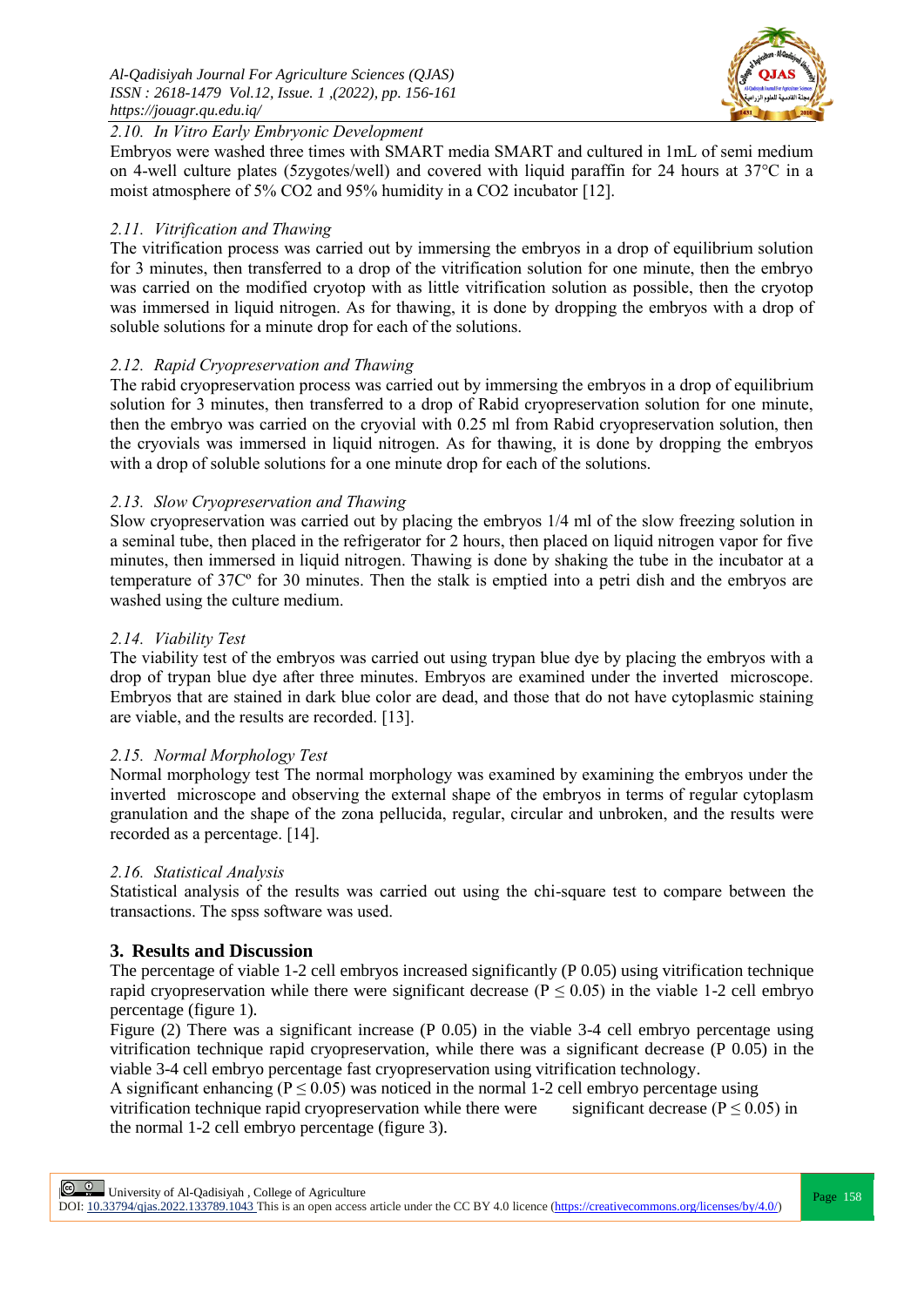*Al-Qadisiyah Journal For Agriculture Sciences (QJAS) ISSN : 2618-1479 Vol.12, Issue. 1 ,(2022), pp. 156-161 https://jouagr.qu.edu.iq/*



Figure (4) noting results of normal Embryo with 3-4 cells percentage when using various cryopreservation techniques there were a substantial increase ( $P \le 0.05$ ) was noticed in the viable Embryo with 3-4 cells percentage using vitrification technique rapid cryopreservation while there was significant decrease( $P \le 0.05$ ) In the typical 3-4 cell embryo percentage. Has two important points: the selection of cryoprotectants, and the appropriate concentration. Vitrification solutions often contain permeable cryoprotectants (such as glycerol, ethylene glycol, 1, 2 propanediol), small disaccharides (such as sucrose, trehalose, glucose) and macromolecules (propylene glycol, follicle 70, bovine serum albumin) [5]. The rate of freezing determines the rate at which extracellular ice crystals grow. The extracellular ice sucks water out of the cell, leaving a small amount of free water and forming one small ice crystal [1] .The optimum result this method of cryopreservation is attained whenever The rate of water loss from the cell (dehydration) and the rate of water incorporation in extracellular ice crystals must be in balance. It is important to note that the production of ice crystals is part of the gradual freezing process. [2]. This study concludes that nappy vitrification technique was best for embryos cryopreservation.



**Figure 1.** Effect of cryopreservation technique on viable 1-2 cell embryo percentage Chi square= 33.192 P value= 0.002\*\*



**Figure 2.** Effect of cryopreservation technique on viable 3-4 cell embryo percentage Chi square= 64.133 P value= 0.0005\*\*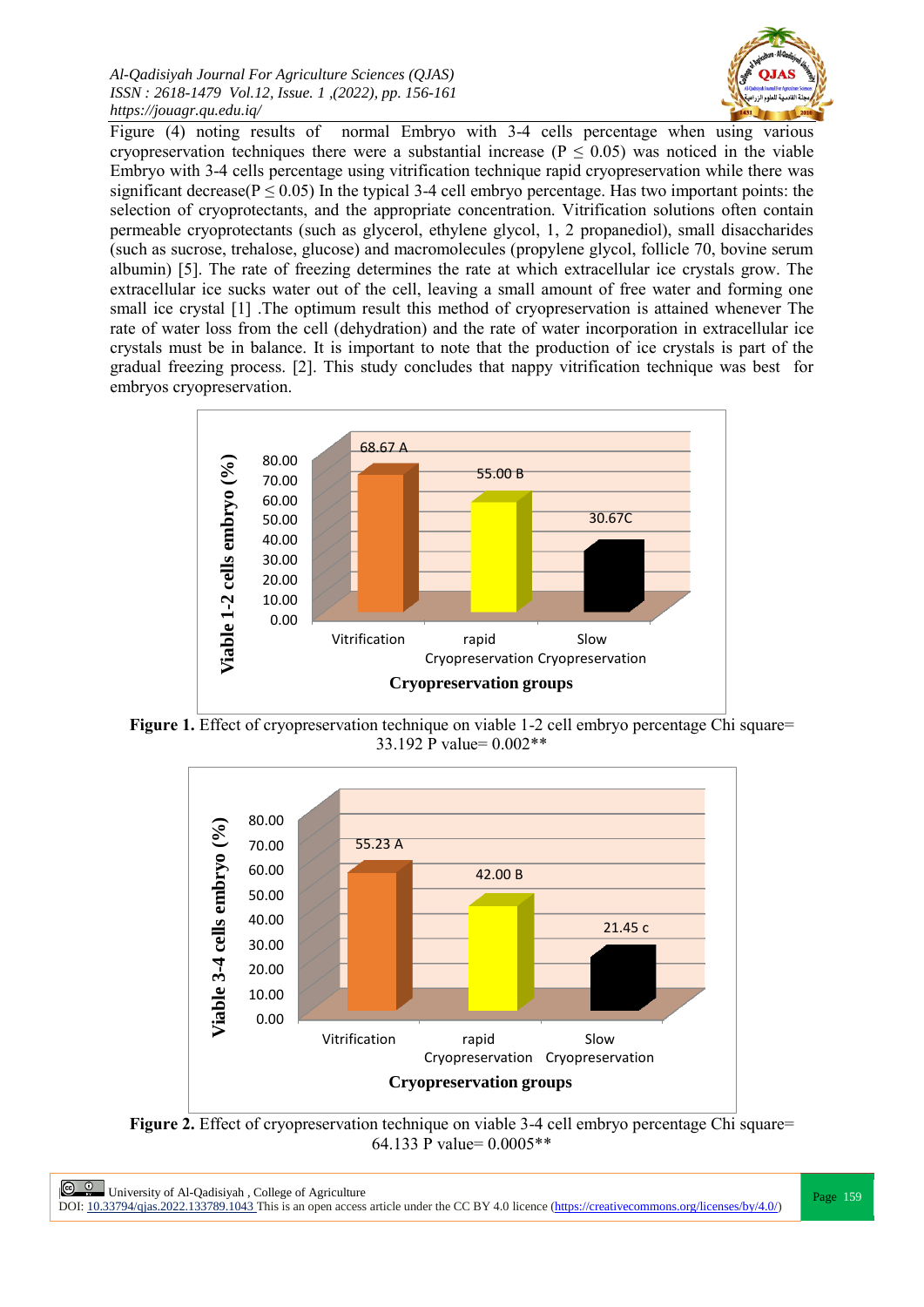*Al-Qadisiyah Journal For Agriculture Sciences (QJAS) ISSN : 2618-1479 Vol.12, Issue. 1 ,(2022), pp. 156-161 https://jouagr.qu.edu.iq/*





Figure 3. Effect of cryopreservation technique on normal 1-2 cell embryo percentage Chi square= 28.419 P value= 0.03\*



**Figure 4.** Effect of cryopreservation technique on viable 3-4 cell embryo percentage Chi square= 13.579 P value= 0.04\*

## **References**

- [1] Shaw, J.M., Cox, S.L., Trounson, A.O. and Jenkin, G. 2000 . Evaluation of the long-term function of cryopreserved ovarian grafts in the mouse, implications for human applications. Mol Cell Endocrinol, 161:103-110.
- [2] Ayalew, E. and Lemma, A. 2010. Evaluation of cryopreservation methods and extender types for storage of donkey semen. As part of DVM thesis, Faculty of Veterinary Medicine, Addis Ababa University.
- [3] [Ataya, K.](http://www.ncbi.nlm.nih.gov/pubmed?term=Ataya%20K%5BAuthor%5D&cauthor=true&cauthor_uid=2558431) and [Moghissi, K.](http://www.ncbi.nlm.nih.gov/pubmed?term=Moghissi%20K%5BAuthor%5D&cauthor=true&cauthor_uid=2558431) 1989. Chemotherapy-induced premature ovarian failure: mechanisms and prevention. Steroids, 54:607–26.

**Page 160**<br>
Page 160<br>
Records the core to a core that all the core of Agriculture<br>
Page 160 DOI:  $10.33794/q$ jas.2022.133789.1043 This is an open access article under the CC BY 4.0 licence (https://creativecommons.org/licenses/by/4.0/)